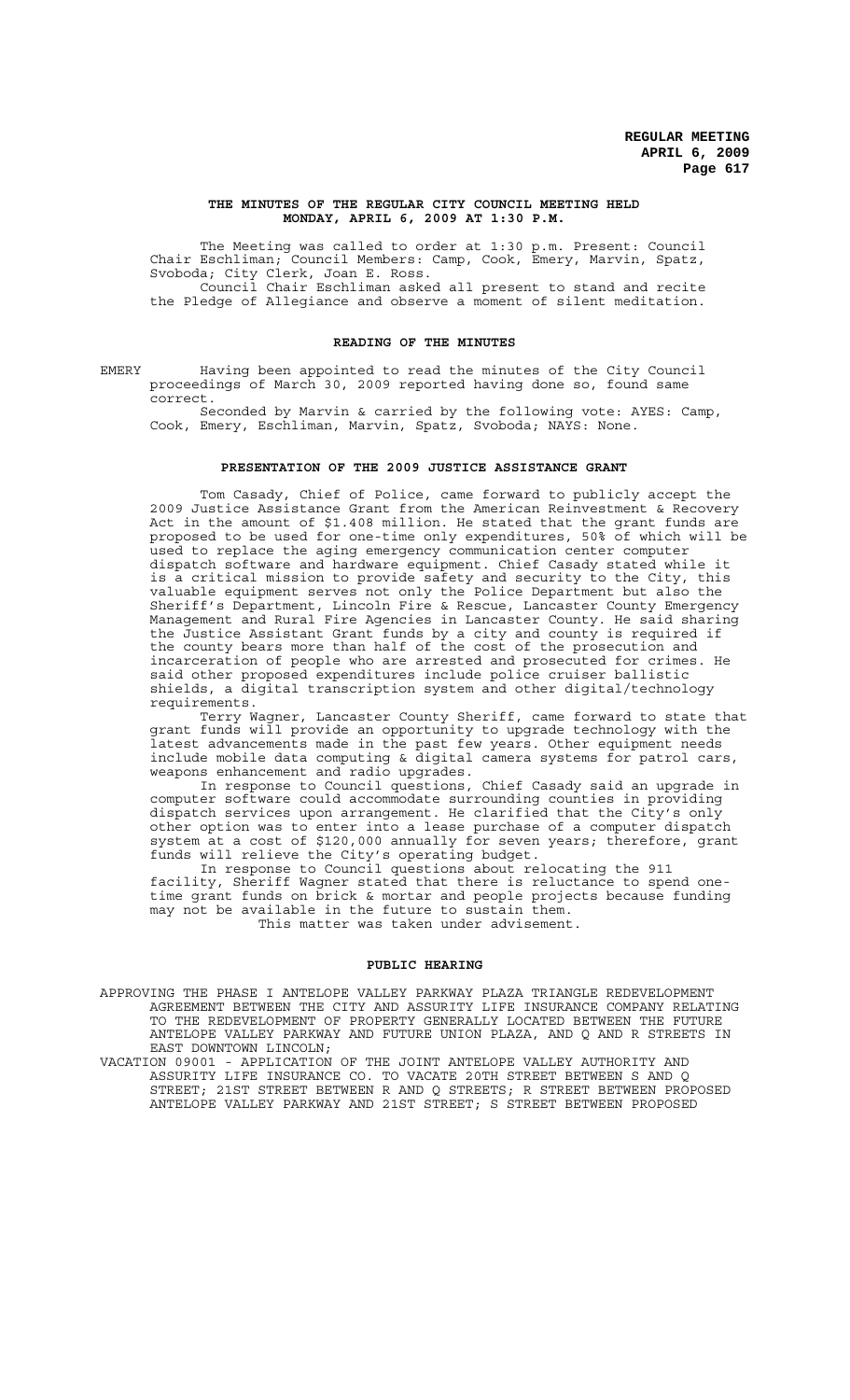> ANTELOPE VALLEY PARKWAY AND 20TH STREET; A PORTION OF THE EAST-WEST ALLEY, BLOCK 4, LINCOLN DRIVING PARK COMPANY'S 2ND SUBDIVISION; AND THE EAST-WEST ALLEY IN BLOCK 7 AND 8, KINNEY'S O STREET ADDITION, AND RETAINING TITLE IN THE CITY OF LINCOLN;

AUTHORIZING THE ISSUANCE OF A TAX ALLOCATION BOND WITH A TOTAL NOT TO EXCEED \$7.2 MILLION FOR THE CITY OF LINCOLN, PHASE I ANTELOPE VALLEY PARKWAY PLAZA TRIANGLE REDEVELOPMENT PROJECT;

APPROVING A LEASE AGREEMENT BETWEEN THE CITY AND NEIGHBORHOODS, INC. DBA NEIGHBORWORKS LINCOLN FOR THE PROPERTY LOCATED IN BLOCK 1 AND 3, DEERFIELD SUBDIVISION, INCLUDING THE OLD CARNEGIE LIBRARY AND ASSOCIATED PARKING AT 2121 N. 27TH STREET FOR A 13 MONTH TERM;

APPROVING THE ANTELOPE VILLAGE PROJECT REDEVELOPMENT AGREEMENT BETWEEN THE CITY AND NEIGHBORHOODS, INC. DBA NEIGHBORWORKS LINCOLN, RELATING TO THE REDEVELOPMENT OF PROPERTY GENERALLY LOCATED BETWEEN P AND Q, 23RD AND 24TH STREETS;

APPROVING THE MATT TALBOT KITCHEN AND OUTREACH PROJECT REDEVELOPMENT AGREEMENT BETWEEN THE CITY AND MATT TALBOT KITCHEN AND OUTREACH, INC. RELATING TO THE REDEVELOPMENT OF PROPERTY GENERALLY LOCATED AT 2121 N. 27TH STREET - David Landis, Director of Urban Development, came forward on behalf of Mayor Beutler's Administration to present three interlinked projects all for the good of the following: community development in Antelope Valley; strengthening ties with a major employer, Assurity Life Insurance Company; increasing our building trades industry; providing essential services to people in need; and investment of home ownership in the neighborhood. He stated the entire project consisting of \$60 million in private investment and \$8.3 million in TIF is greater than any other project the Urban Development Department has known. Mr. Landis said the 173,000 sq. ft. Assurity office project slated for completion in September 2011 will provide the following benefits: on-street parking at Q Street, a 590-stall parking garage with agreed public access, a pedestrian/bike trail, an accessible bus stop/shelter, buried electric/dry utility lines, replacement of 100-year-old water mains on Q, R & S Streets, and bringing a 1920's brick storm sewer to an end. He said the Matt Talbot Kitchen & Outreach will relocate to the Carnegie Library on N. 27<sup>th</sup> Street, being a 9,000 sq. ft. repair & rehabilitation project at a cost of \$2.1 million (\$430,000 TIF). Upon completion it will provide kitchen facilities, dining rooms & outreach offices in a geo-thermally heated and cooled building. He said the last piece would advance the relocation of NeighborWorks into a LEED neighborhood standard designated multi-use location including an 18,000 sq. ft. mixed-use office/retail facility, 26 townhomes/condos, a parking lot, conference room, street bump outs for safety, all resulting in a cost \$6.4 million privately, \$1.1 million in Federal funds and \$626,000 in TIF.

Bill Schmeeckle, V.P. & Chief Investment Officer for Assurity Life, came forward to give the Council an overview of their proposed corporate headquarters and to state that the Antelope Valley site has proven to be a perfect location for their campus environment needs as well as taking advantage of amenities including playground, bike/walking paths and views for their associates. LEED projects include an ability .<br>to capture/reuse rainwater, a green roof, pervious pavement and environmentally friendly elements. He explained that the 15-year parking garage agreement will allow for public usage beginning Fridays at 6 p.m. until two hours after park closure on Sundays, 25 stalls for usage during the week and 10 opportunities for totally free usage as designated by the City.

Tom Henning, Pres. & CEO of Assurity Life, came forward in support of the proposed development stating that his company combines three long-time Lincoln, Nebraska companies: Lincoln Direct Life, Security Financial Life and Woodman Accident Life. He stated that Assurity's Board of Directors, comprised almost entirely of Lincoln business leaders, was in a unique position to help jumpstart the Antelope Valley Redevelopment area. He recounted benefits of the area as being located next to a major research facility such as the University of Nebraska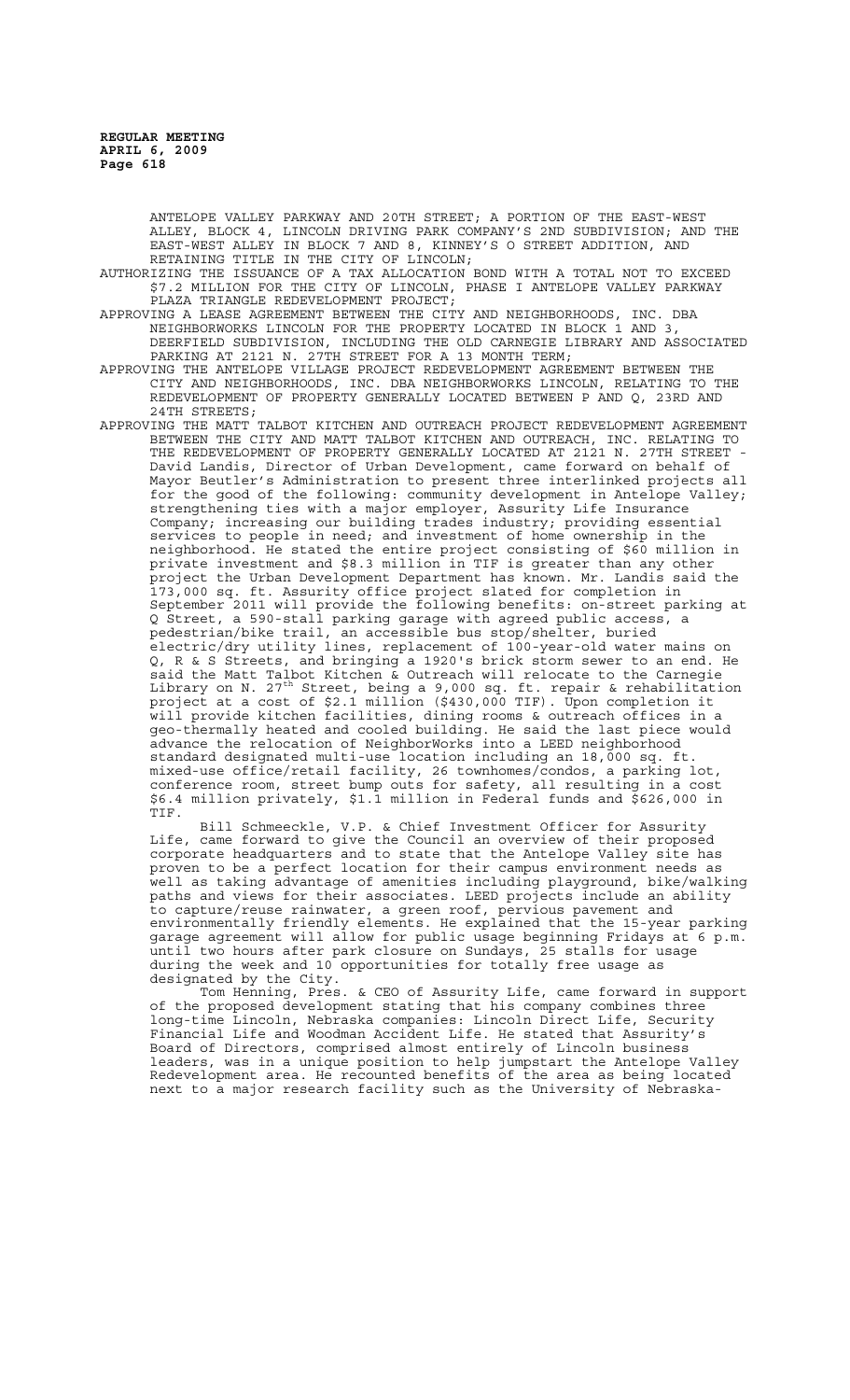Lincoln; having direct access to I-80 via  $19^{th}$  Street and locating next to the Union Plaza Park which will provide nice amenities to associates and others who choose to locate in the building. He stated that without TIF, his company would have located in a suburban environment; therefore, he expressed gratitude for the opportunity to utilize it. Mr. Henning said although exact final numbers are not known at this time, Assurity anticipates their total investment will exceed \$50 million. He stated the two Lincoln firms who will assist them in this work are Clark Enersen as architect & space planner and Sampson Construction as project manager, utilizing local vendors wherever possible. He said currently they employ 450 associates, 100 at 40<sup>th</sup> & Pine Lake Road and 350 in their building downtown which is on contract to be sold to the State of Nebraska.

Wendy Birdsall, Pres. Lincoln Chamber of Commerce, LPED, came forward in support of the redevelopment project stating it will allow Lincoln to continue to thrive into the future.

Terry Uland, Pres. Downtown Lincoln Association, 206 S. 13 $^{\rm th}$  St., came forward in support of the redevelopment project stating the campus site complements downtown as a transitional land use rather than competing with downtown.

Lauren Wismer, Gilmore & Bell, Bond Counsel, came forward to answer any questions concerning the tax allocation bond ordinance and explain the minor amendment which clarifies the definition of the term "project".

Tony Ojeda, President, Matt Talbot Kitchen & Outreach Board of Directors, appeared in support of moving this project forward. He expressed appreciation to the Council's service to the community and thanked Assurity for its generosity. He said through working with their attorney Kent Seacrest, they have signed a lease termination agreement as required for Assurity to buy the current facility from St. Vincent de Paul.

Tom Huston, 233 S. 13<sup>th</sup> St., Suite 1900, came forward on behalf of Neighborhoods, Inc. and Michael Snodgrass, Executive Director of NeighborWorks-Lincoln in support of all items in relation to the redevelopment project. He presented an amendment to the redevelopment plan in effort to move the Antelope Village project forward so all involved time lines can be accommodated.

John Sinclair, Sinclair Hille Architects, 700 Q Street, came forward to present architectural images of the 9,000 sq. ft. addition to the Carnegie Library maintaining the same classical building style. He said the entire structure will house administrative offices, food service functions & dining to seat 175 people with outreach services that provide counseling/health care. In answer to Council questions, Mr. Sinclair said upon completion, people will approach the site from the west and enter from the north.

Susanne Blue, Director of Matt Talbot Kitchen & Outreach, came forward to thank all those who put forth time & effort in this project. She shared MTKO has launched the Witness to HOPE Capital Campaign. She said the community's growing need was evidenced last month when 9,000 meals were served. She stated that over 105,000 meals were served last year in an overcrowded dining room. In answer to Council questions about the transition time line, Ms. Blue said construction will start in July with plans to be moved by March 31, 2010. She said she believed Assurity's construction will be able to work around MTKO's present location.

Mr. Landis came forward to clarify the transition of entities throughout development. He said NeighborWorks will find a temporary home next to their proposed facility; Matt Talbot will stay where it is for less than a year while the new building is constructed; Assurity will be doing their site work & preparation, bringing down the Matt Talbot building when vacated, aiming at September 2011 for completion. Mr. Landis stated that while all of us are part of a team, the central energy for the whole project lies with Assurity Life Insurance and Tom Henning's vision for this City.

This matter was taken under advisement.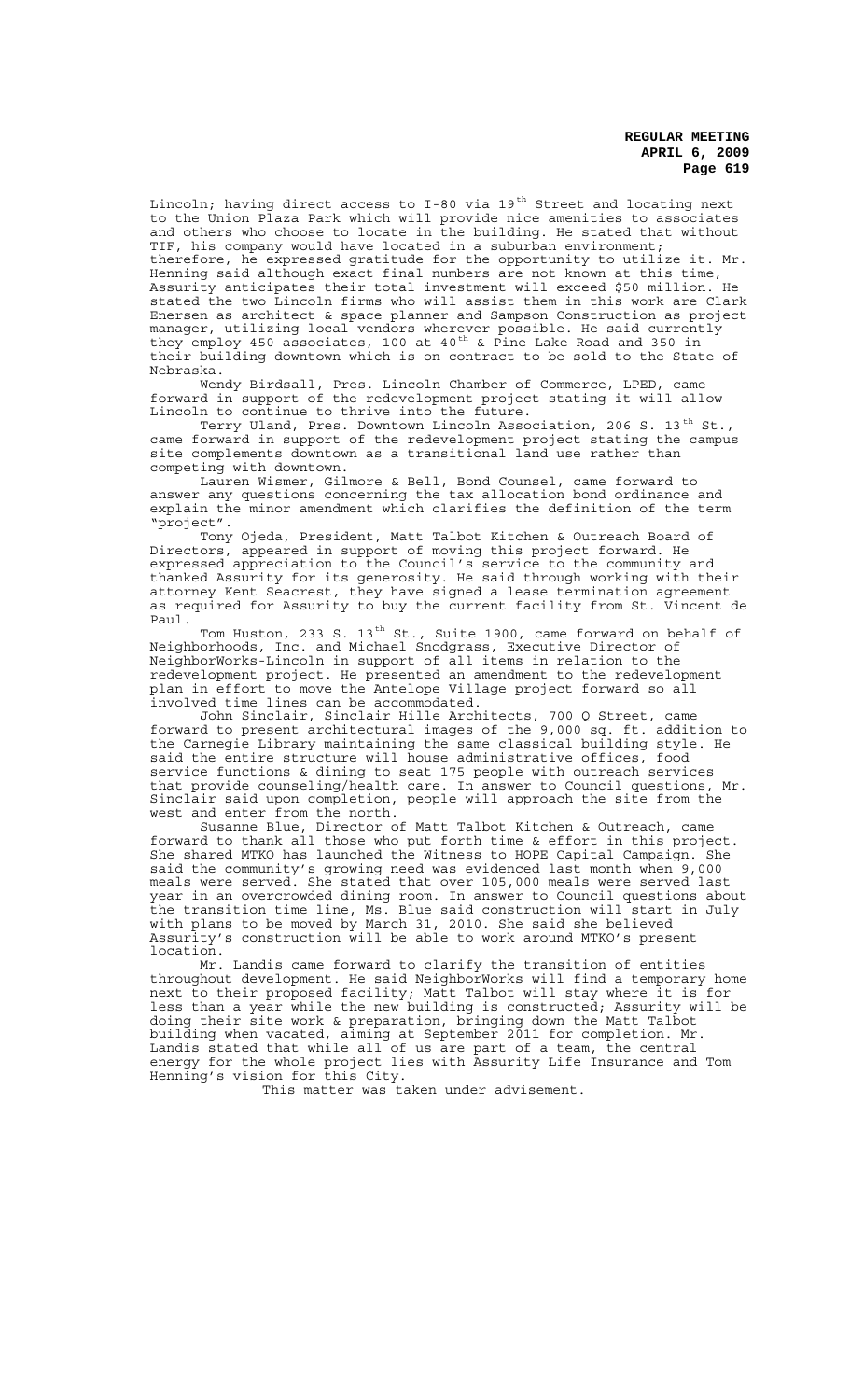AMENDING SECTION 5.38.050 OF THE LINCOLN MUNICIPAL CODE TO INCREASE PERMIT FEES FOR MOTELS, HOTELS, ROOMING, LODGING, AND APARTMENT HOUSES, AND REPEALING SECTION 5.38.050 AS HITHERTO EXISTING - Ron Peery, Building & Safety Department, came forward explaining that it has been 10 years since there was a fee increase in this field. In response to Council questions, he stated a reserve had been built up to cover expenses so far and personnel did not increase due to the use of computer technology.

This matter was taken under advisement.

- AMENDING CHAPTER 24.12 OF THE LINCOLN MUNICIPAL CODE, THE PLUMBING CODE, BY AMENDING SECTION 24.12.020 RELATING TO REQUESTS FOR INSPECTIONS BY HOMEOWNERS; AMENDING SECTION 24.12.025 TO INCREASE PLUMBING PERMIT FEES; AMENDING SECTION 24.12.030 RELATING TO THE PLUMBING BOARD OF APPEALS TO PROVIDE FOR APPEAL HEARING PROCEDURES; AMENDING SECTION 24.12.450 TO INCREASE UNDERGROUND IRRIGATION SYSTEM PERMIT FEES; AND REPEALING SECTIONS 24.12.020. 24.12.025, 24.12.030 AND 24.12.450 OF THE LINCOLN MUNICIPAL CODE AS HITHERTO EXISTING - Ron Peery, Building & Safety Department, came forward to answer questions about the proposed fee increase stating the last increase was five years ago. He said although permit activity has decreased 17% and inspection staff has been reduced by 40%, this fee increase must cover their costs over the next few years. He also said Law Dept. cleaned up some language to clarify responsibility for inspections. This matter was taken under advisement.
- APPROVING THE UTILIZATION OF THE FINANCIAL ACCOUNTING STANDARD 71 PROCEDURE TO DEFER APPROXIMATELY \$9.7 MILLION OF 2008 COSTS RELATED TO SHELDON STATION AND RECOVER THE COSTS THROUGH LES RATES AND AMORTIZING SUCH COSTS OVER FIVE YEARS - Shelley Sahling-Zart, Lincoln Electric System V.P. Assistant Counsel, came forward to comment that this resolution is merely a housekeeping item relating to expenses incurred more than a year ago at the Sheldon generating station under a 30% participation contract with NPPD and has no rate impact. Ms. Sahling-Zart clarified that FASB 71 allows the deferred expense but requires approval of the rate regulator to invoke that rule.

Keith Brown, CFO of LES, was on hand for questioning. This matter was taken under advisement.

**\*\* END OF PUBLIC HEARING \*\***

# **COUNCIL ACTION**

#### **REPORTS OF CITY OFFICERS**

- AFFIDAVIT OF MAILING FOR BOARD OF EQUALIZATION ON THE NORTH 27TH STREET MAINTENANCE IMPROVEMENT DISTRICT AND THE UNIVERSITY PLACE MAINTENANCE BUSINESS IMPROVEMENT DISTRICT - CLERK presented said report which was placed on file in the Office of the City Clerk.
- CLERK'S LETTER AND MAYOR'S APPROVAL OF RESOLUTIONS AND ORDINANCES PASSED BY THE CITY COUNCIL ON MARCH 23, 2009 - CLERK presented said report which was placed on file in the Office of the City Clerk. **(27-1)**

## **PETITIONS & COMMUNICATIONS**

SETTING THE HEARING DATE OF MONDAY, APRIL 13, 2009 AT 1:30 P.M. FOR THE APPLICATION OF METRO FOOD MART, INC. DBA LEON'S FOOD MART FOR A CLASS C LIQUOR LICENSE LOCATED AT 2200 WINTHROP ROAD - CLERK read the following resolution, introduced by Dan Marvin, who moved its adoption: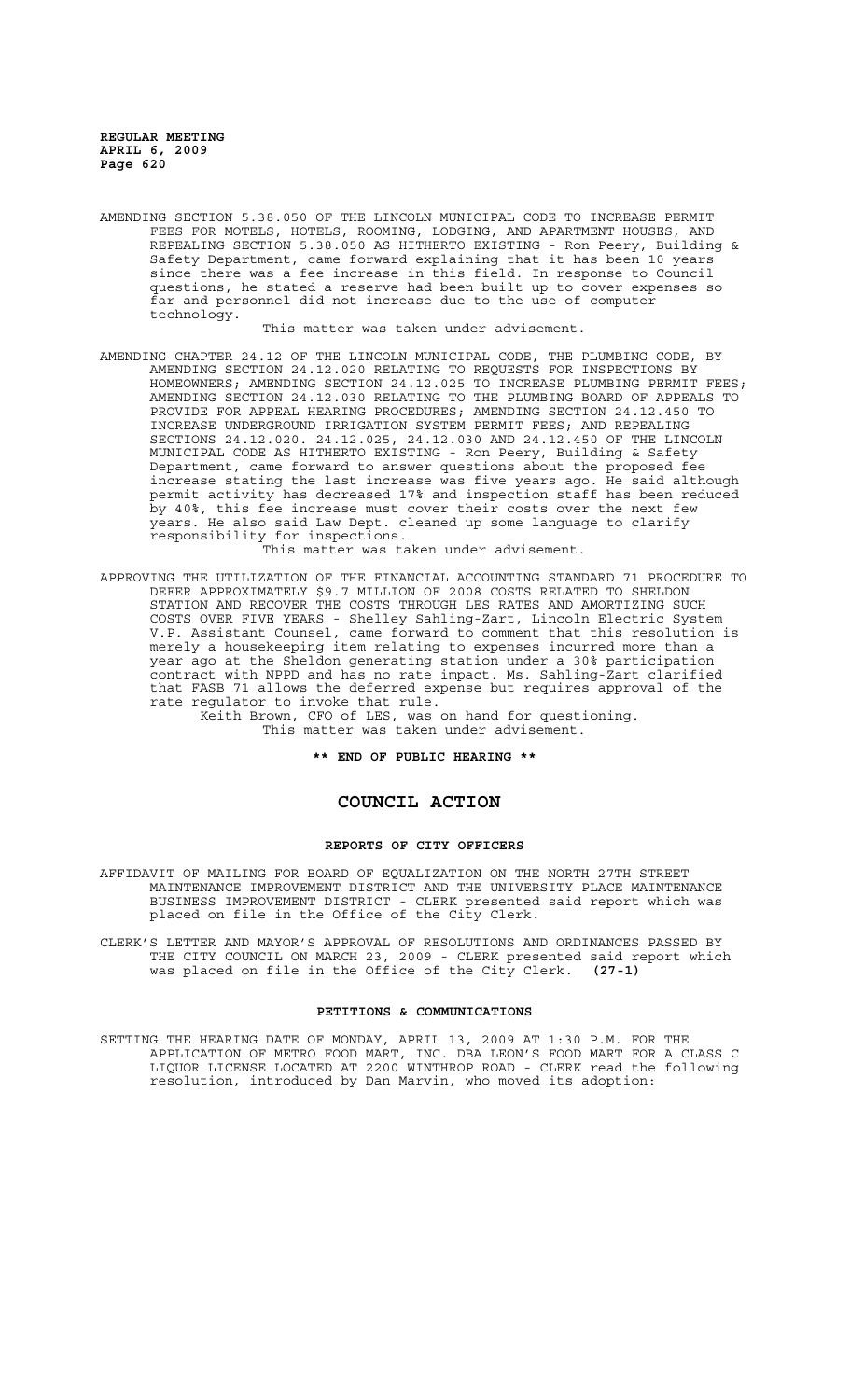A-85273 BE IT RESOLVED by the City Council, of the City of Lincoln, that a hearing date is hereby set for Monday, April 13, 2009, at 1:30 p.m. or as soon thereafter as possible in the City Council Chambers, County-City Building, 555 S. 10th St., Lincoln, NE, for the application of Metro Food Mart, Inc. dba Leon's Food Mart for a Class C liquor license located at 2200 Winthrop Road.

If the Police Dept. is unable to complete the investigation by said time, a new hearing date will be set.

Introduced by Dan Marvin Seconded by Svoboda & carried by the following vote: AYES: Camp, Cook, Emery, Eschliman, Marvin, Spatz, Svoboda; NAYS: None.

SETTING THE HEARING DATE OF APRIL 20, 2009 AT 1:30 P.M. FOR THE APPLICATION OF CASEY'S RETAIL COMPANY DBA CASEY'S GENERAL STORE #2745 FOR RECONSTRUCTION OF A ONE STORY BUILDING APPROX. 95 FT. X 45 FT. LOCATED AT 2243 NORTH COTNER - CLERK read the following resolution, introduced by Dan Marvin, who moved its adoption:<br>A-85274 BE IT RESOLVED by the City Counc

 $A-85274$  BE IT RESOLVED by the City Council, of the City of Lincoln, that a hearing date is hereby set for Monday, Monday April 20, 2009, at 1:30 p.m. or as soon thereafter as possible in the City Council Chambers, County-City Building, 555 S. 10th St., Lincoln, NE, for the application of Casey's Retail Company dba Casey's General Store #2745 for reconstruction of a one story building approx. 95 ft. x 45 ft. located at 2243 North Cotner.

If the Police Dept. is unable to complete the investigation by said time, a new hearing date will be set.

Introduced by Dan Marvin Seconded by Svoboda & carried by the following vote: AYES: Camp, Cook, Emery, Eschliman, Marvin, Spatz, Svoboda; NAYS: None.

THE FOLLOWING ITEMS HAVE BEEN REFERRED TO THE PLANNING DEPARTMENT: Change of Zone No. 08074 - Req. of the Director of Planning from I-1 Industrial District to R-2 Residential District, P Public Use District and H-3 Highway Commercial District; from P Public Use District to H-3 Highway Commercial District; and from R-4 Residential District to P Public Use District on property generally located at N. 27th Street and Center Street.

Change of Zone No. 09004 - Req. of the Director of Planning amending Chapter 27.61 of the Lincoln Municipal Code relating to Nonconforming and Nonstandard Uses by adding a new section numbered 27.61.100 to establish conditions for the expansion of a nonstandard single-family or two-family dwelling into a required yard in residential districts. Change of Zone No. 09006 - Req. of the Director of Urban Development to designate the former North Branch Library as a landmark on property generally located at N. 27th Street and Center Street. Change of Zone No. 09007 - Req. of the Director of Planning, to amend the Building Line District map by deleting the building line district in Randolph Street from the centerline of S. 46th Street to the west line of S. 47th Street. Change of Zone No. 09008 - App. of ESP on behalf of Southeast Technical Community College from P Public Use District to O-3 Office Park District on property generally located at N. 90th Street and O Street. Special Permit No. 08004A - App. of James Peterson for an amendment to continue and expand the excavation of sand, gravel and soil on property generally located at N. 40th Street and Waverly Road. Special Permit No. 09004 - App. of Jose Luis Meneses for the authority to sell alcoholic beverages for consumption off the premises on property generally located northeast of the intersection of N. 1st and O Streets. Use Permit No. 140C - App. of Menards, Inc. for an amendment to Appian Way Regional Center to adjust the required parking on property generally located at S. 91st Street and Heritage Lakes Drive. Use Permit No. 09001 - App. of ESP on behalf of Southeast Technical Community College for approximately 125,000 square feet of medical office space on property generally located at N. 90th Street and O

Street.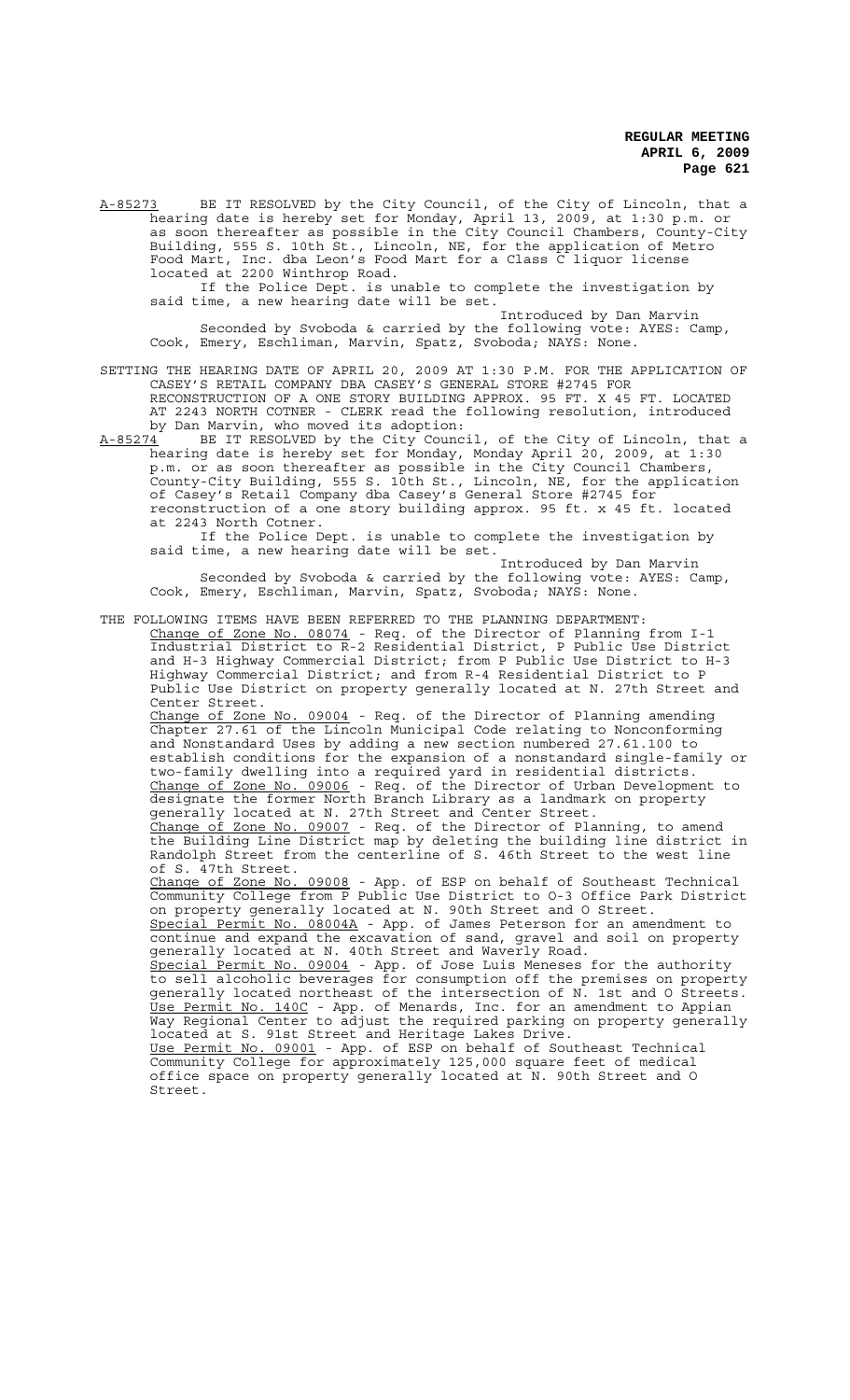### **MISCELLANEOUS REFERRALS - NONE**

#### **LIQUOR RESOLUTIONS - NONE**

# **ORDINANCES - 2ND READING & RELATED RESOLUTIONS (as required)**

- APPROVING A CONTRACT BETWEEN THE CITY AND LINCOLN HAYMARKET DEVELOPMENT CORP. TO OPERATE AND REGULATE A SATURDAY PUBLIC MARKET IN THE HAYMARKET AREA, 7TH STREET FROM P TO Q STREETS AND P STREET FROM 7TH TO 8TH STREETS FROM MAY 2, 2009 THROUGH OCTOBER 10, 2009 AND ON 8TH STREET FROM P TO Q STREET FROM JUNE 13, 2009 THROUGH AUGUST 8, 2009 - CLERK read an ordinance, introduced by Doug Emery, accepting and approving the Contract between the City of Lincoln, Nebraska, a municipal corporation, and the Lincoln Haymarket Development Corporation for establishment and regulation of a Saturday public market in the Haymarket area, 7<sup>th</sup> Street from P to Q Streets and P Street from  $7^{th}$  to  $8^{th}$  Streets, from May 2, 2009 through October 10, 2009, and on 8<sup>th</sup> Street from P to Q Street from June 13, 2009 through August 8, 2009 and authorizing the Mayor to sign such Contract on behalf of the City, the second time.
- APPROVING THE PHASE I ANTELOPE VALLEY PARKWAY PLAZA TRIANGLE REDEVELOPMENT AGREEMENT BETWEEN THE CITY AND ASSURITY LIFE INSURANCE COMPANY RELATING TO THE REDEVELOPMENT OF PROPERTY GENERALLY LOCATED BETWEEN THE FUTURE ANTELOPE VALLEY PARKWAY AND FUTURE UNION PLAZA, AND Q AND R STREETS IN EAST DOWNTOWN LINCOLN. (RELATED ITEMS: 09R-47, 09-37, 09-38, 09-41, 09R-48, 09R-49) (ACTION DATE: 4/13/09)
- VACATION 09001 APPLICATION OF THE JOINT ANTELOPE VALLEY AUTHORITY AND ASSURITY LIFE INSURANCE CO. TO VACATE 20TH STREET BETWEEN S AND Q STREET; 21ST STREET BETWEEN R AND Q STREETS; R STREET BETWEEN PROPOSED ANTELOPE VALLEY PARKWAY AND 21ST STREET; S STREET BETWEEN PROPOSED ANTELOPE VALLEY PARKWAY AND 20TH STREET; A PORTION OF THE EAST-WEST ALLEY, BLOCK 4, LINCOLN DRIVING PARK COMPANY'S 2ND SUBDIVISION; AND THE EAST-WEST ALLEY IN BLOCK 7 AND 8, KINNEY'S O STREET ADDITION, AND RETAINING TITLE IN THE CITY OF LINCOLN. (RELATED ITEMS: 09R-47, 09-37, 09-38, 09-41, 09R-48, 09R-49) - CLERK read an ordinance, introduced by Doug Emery, vacating 20<sup>th</sup> Street between S and Q Street; 21<sup>st</sup> Street between R and Q Streets; R Street between proposed Antelope Valley Parkway and 21st Street; S Street between proposed Antelope Valley and 20<sup>th</sup> Street; a portion of the east-west alley, Block 4, Lincoln Driving Park Company's 2<sup>nd</sup> Subdivision; and the east-west alley in Block 7 and 8, Kinney's O Street Addition, and retaining title thereto in the City of Lincoln, Lancaster County, Nebraska, the second time.
- AUTHORIZING THE ISSUANCE OF A TAX ALLOCATION BOND WITH A TOTAL NOT TO EXCEED \$7.2 MILLION FOR THE CITY OF LINCOLN, PHASE I ANTELOPE VALLEY PARKWAY PLAZA TRIANGLE REDEVELOPMENT PROJECT. (RELATED ITEMS: 09R-47, 09-37, 09-38, 09-41, 09R-48, 09R-49) - CLERK read an ordinance, introduced by Doug Emery, authorizing and providing for the issuance of not to exceed \$7,200,000 the City of Lincoln, Nebraska, Phase I Antelope Valley Parkway Plaza Triangle Redevelopment Project Taxable Tax Allocation Bonds, Series 2009, for the purpose of paying(1) all or part of the costs of acquiring, purchasing, constructing, reconstructing, improving, extending, rehabilitating, installing, equipping, furnishing, and completing certain public improvements within the City's Phase I Antelope Valley Parkway Plaza Triangle Redevelopment Project inclusive of any acquisition of real estate and/or interests in real estate in connection therewith and (2) the costs of issuance thereof; prescribing the form and certain of the details of the bonds; pledging certain tax allocation and other tax revenues to payment of the principal of and interest on the bonds as the same become due and to carry out all other covenants of this ordinance; limiting payment of the bonds to said tax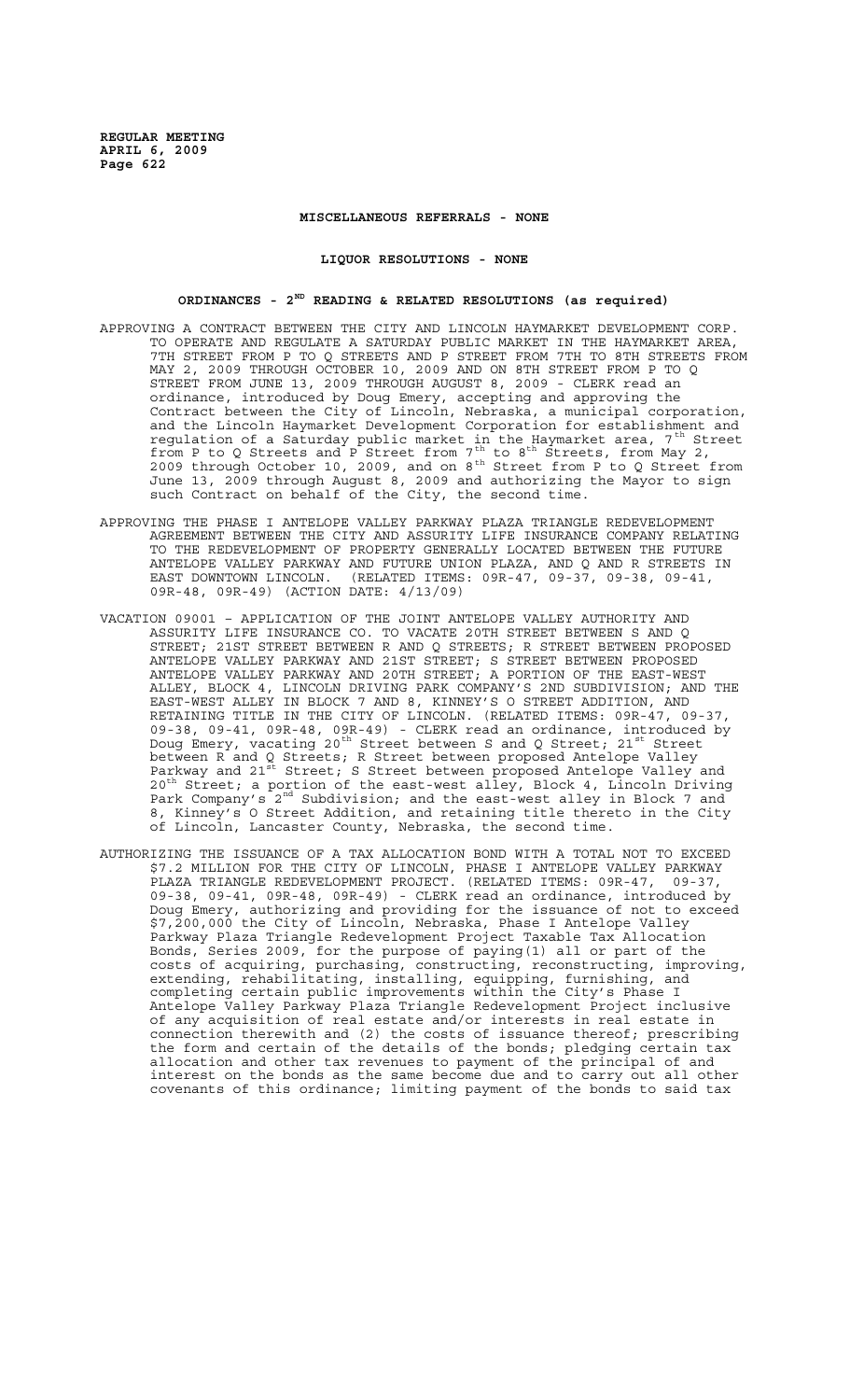allocation and other tax revenues; creating and establishing funds and accounts; authorizing the sale and delivery of the bonds; delegating, authorizing and directing and finance director to exercise his own independent discretion and judgment in determining and finalizing the terms and provisions with respect to the bonds not specified herein; providing for application of the proceeds of the bonds; providing for payment of the principal or and interest on the bonds; taking other action and making other covenants and agreements in connection with the foregoing; and related matters, the second time.

- APPROVING A LEASE AGREEMENT BETWEEN THE CITY AND NEIGHBORHOODS, INC. DBA NEIGHBORWORKS LINCOLN FOR THE PROPERTY LOCATED IN BLOCK 1 AND 3, DEERFIELD SUBDIVISION, INCLUDING THE OLD CARNEGIE LIBRARY AND ASSOCIATED PARKING AT 2121 N. 27TH STREET FOR A 13 MONTH TERM. (RELATED ITEMS: 09R-47, 09-37, 09-38, 09-41, 09R-48, 09R-49) - CLERK read an ordinance, introduced by Doug Emery, accepting and approving the Lease between the City of Lincoln and Neighborhoods, Inc. dba NeighborWorks Lincoln for a lease of the Carnegie Library building and associated parking at 2121 N. 27<sup>th</sup> Street for a primary term from May 1, 2009 through March 31, 2010 with the options to extend for an additional six months, the second time.
- APPROVING THE ANTELOPE VILLAGE PROJECT REDEVELOPMENT AGREEMENT BETWEEN THE CITY AND NEIGHBORHOODS, INC. DBA NEIGHBORWORKS LINCOLN, RELATING TO THE REDEVELOPMENT OF PROPERTY GENERALLY LOCATED BETWEEN P AND Q, 23RD AND 24TH STREETS. (RELATED ITEMS: 09R-47, 09-37, 09-38, 09-41, 09R-48, 09R-49) (ACTION DATE: 4/13/09)
- APPROVING THE MATT TALBOT KITCHEN AND OUTREACH PROJECT REDEVELOPMENT AGREEMENT BETWEEN THE CITY AND MATT TALBOT KITCHEN AND OUTREACH, INC. RELATING TO THE REDEVELOPMENT OF PROPERTY GENERALLY LOCATED AT 2121 N. 27TH STREET. (RELATED ITEMS: 09R-47, 09-37, 09-38, 09-41, 09R-48, 09R-49) (ACTION DATE: 4/13/09)
- AMENDING SECTION 5.38.050 OF THE LINCOLN MUNICIPAL CODE TO INCREASE PERMIT FEES FOR MOTELS, HOTELS, ROOMING, LODGING, AND APARTMENT HOUSES, AND REPEALING SECTION 5.38.050 AS HITHERTO EXISTING - CLERK read an ordinance, introduced by Doug Emery, amending Section 5.38.050 of the Lincoln Municipal Code to increase permit fees for motels, hotels, rooming, lodging, and apartment houses; and repealing Section 5.38.050 of the Lincoln Municipal Code as hitherto existing, the second time.
- AMENDING CHAPTER 24.12 OF THE LINCOLN MUNICIPAL CODE, THE PLUMBING CODE, BY AMENDING SECTION 24.12.020 RELATING TO REQUESTS FOR INSPECTIONS BY HOMEOWNERS; AMENDING SECTION 24.12.025 TO INCREASE PLUMBING PERMIT FEES; AMENDING SECTION 24.12.030 RELATING TO THE PLUMBING BOARD OF APPEALS TO PROVIDE FOR APPEAL HEARING PROCEDURES; AMENDING SECTION 24.12.450 TO INCREASE UNDERGROUND IRRIGATION SYSTEM PERMIT FEES; AND REPEALING SECTIONS 24.12.020. 24.12.025, 24.12.030 AND 24.12.450 OF THE LINCOLN MUNICIPAL CODE AS HITHERTO EXISTING - CLERK read an ordinance, introduced by Doug Emery, amending Chapter 24.12 of the Lincoln Municipal Code, the Lincoln Plumbing Code by amending Section 24.12.020 relating to requests for inspections by homeowners; amending Section 24.12.025 to increase plumbing permit fees; amending Section 24.12.030 relating to the Plumbing Board of Appeals to provide for appeal hearing procedures; amending Section 24.12.450 to increase underground irrigation system permit fees; and repealing Sections 24.12.020, 24.12.025, 24.12.030, and 24.12.450 of the Lincoln Municipal Code as hitherto existing, the second time.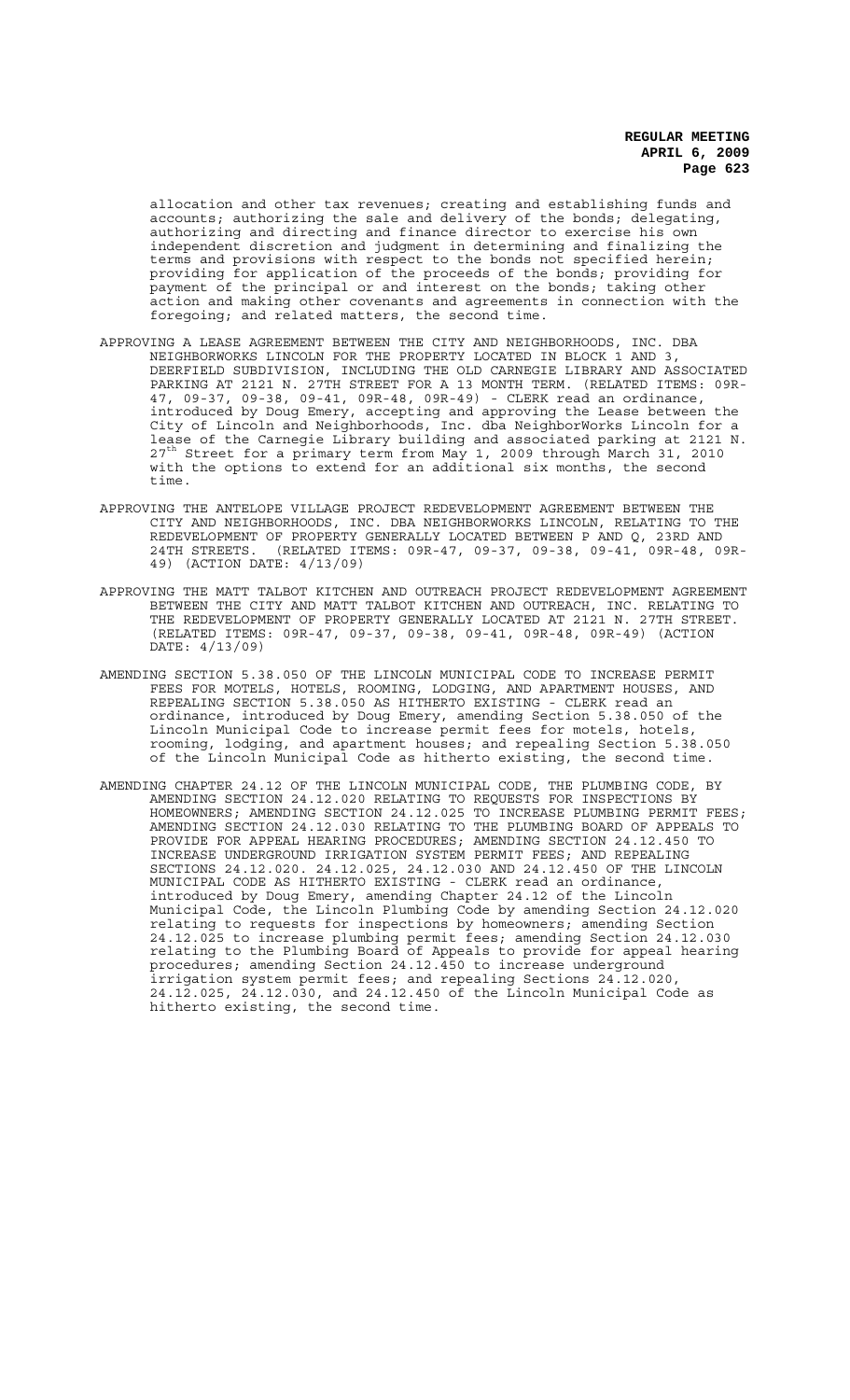## **PUBLIC HEARING RESOLUTIONS**

APPROVING THE UTILIZATION OF THE FINANCIAL ACCOUNTING STANDARD 71 PROCEDURE TO DEFER APPROXIMATELY \$9.7 MILLION OF 2008 COSTS RELATED TO SHELDON STATION AND RECOVER THE COSTS THROUGH LES RATES AND AMORTIZING SUCH COSTS OVER FIVE YEARS - CLERK read the following resolution, introduced by Doug Emery, who moved its adoption:

A-85275 WHEREAS, Lincoln Electric System (LES) is contractually entitled to 30 percent of the output of the Sheldon Station Power Plant (Sheldon), which is operated by the Nebraska Public Power District

(NPPD), for the life of the plant; and

WHEREAS, in absence of extraordinary circumstances, LES recognizes its share of capital acquisition costs and debt service payments at Sheldon as power costs in the period the costs are billed; and

WHEREAS, after completing its 2008 budget LES received a revised capital budget from NPPD for Sheldon that was approximately \$9.7 million greater than the costs LES had included for Sheldon in the 2008 budget; and

WHEREAS, LES management made a decision to defer the \$9.7 million difference and amortize the expense over a five-year period essentially treating the expense as a deferred capital asset rather than as an operating expense; and

WHEREAS, this accounting decision was made in order to spread the impacts to customers over a longer period of time and avoid significant rate impacts; and

WHEREAS, this type of accounting treatment is allowed under Financial Accounting Standard No. 71 (FAS71) "Accounting for the Effects of Certain Types of Regulation", subject to certain requirements; and

WHEREAS, LES's external auditor, Virchow Krause, has advised LES that FAS 71 requires that LES's rate-setting body approve capital treatment and amortization of this Sheldon \$9.7 million cost including a plan for recovering such costs through future rates; and

WHEREAS, recovery of this amortized cost is currently included in the rates that were approved by the City Council on August 8, 2008; and WHEREAS, on March 20, 2009, the LES Administrative Board

unanimously approved the utilization of the FAS 71 procedure to defer approximately \$9.7 million of 2008 costs related to Sheldon Station and recover the costs through LES rates and amortizing such costs over five years; and

WHEREAS, the LES Administrative Board recommends approval of this accounting action by the Lincoln City Council.

NOW, THEREFORE, BE IT RESOLVED by the City Council of the City of Lincoln, Nebraska that the FAS 71 procedure to defer approximately \$9.7 million of 2008 costs related to Sheldon Station and recover the costs through LES rates and amortizing such costs over five years, be and it hereby is approved.

Introduced by Doug Emery Seconded by Svoboda & carried by the following vote: AYES: Camp, Cook, Emery, Eschliman, Marvin, Spatz, Svoboda; NAYS: None.

# **ORDINANCE - 1ST READING & RELATED RESOLUTIONS (AS REQUIRED)**

AMENDING CHAPTER 14.29 OF THE LINCOLN MUNICIPAL CODE RELATING TO USE OF STREETS FOR PRIVATE CONSTRUCTION PURPOSES BY AMENDING SECTIONS 14.29.020 AND 14.29.030 TO INCREASE STREET USE AND METERHOOD PERMIT COSTS FOR PRIVATE CONSTRUCTION PURPOSES; AND REPEALING SECTIONS 14.29.020 AND 14.29.030 OF THE LINCOLN MUNICIPAL CODE AS HITHERTO EXISTING - CLERK read an ordinance, introduced by Dan Marvin, amending Chapter 14.29 of the Lincoln Municipal Code relating to Use of Streets for Private Construction Purposes by amending Sections 14.29.020 and 14.29.030 to increase street use and meterhood permit costs for private construction purposes; and repealing Sections 14.29.020 and 14.29.030 of the Lincoln Municipal Code as hitherto existing, the first time.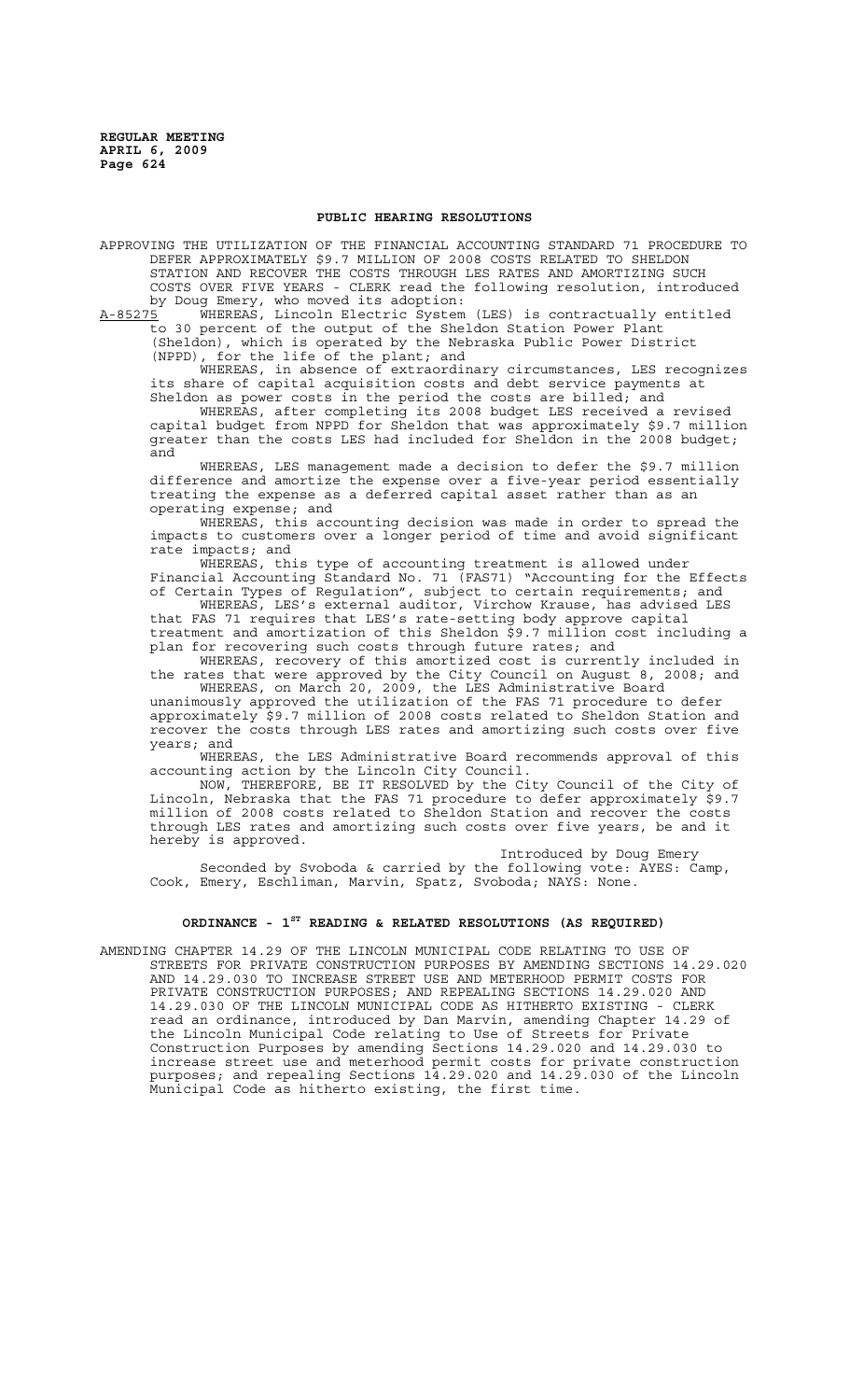- MISC. 09003 AMENDING TITLE 26 OF THE LINCOLN MUNICIPAL CODE RELATING TO THE LAND SUBDIVISION ORDINANCE BY ADDING A NEW SECTION 26.07.013 TO ADD A DEFINITION FOR ACCESS ROAD; AMENDING SECTION 26.11.060 TO MODIFY THE PROCEDURES TO APPEAL FROM FINAL ACTION OF THE PLANNING DIRECTOR; AMENDING SECTION 26.23.140 TO MODIFY THE REQUIREMENT THAT EVERY LOT SHALL FRONT UPON AND HAVE ACCESS TO A PUBLIC STREET FOR LOTS WHICH FRONT UPON A MAJOR STREET; AMENDING SECTION 26.31.010 TO MODIFY THE REQUIREMENTS FOR GRANTING A WAIVER OF LAND SUBDIVISION REQUIREMENTS; AND REPEALING SECTIONS 26.11.060, 26.23.140, AND 26.31.010 OF THE LINCOLN MUNICIPAL CODE AS HITHERTO EXISTING - CLERK read an ordinance, introduced by Dan Marvin, amending Title 26 of the Lincoln Municipal Code relating to the Land Subdivision Ordinance by adding a new Section 26.07.013 to add a definition for access road; amending Section 26.11.060 to modify the procedures to appeal from final action of the Planning Director; amending Section 26.23.140 to modify the requirement that every lot shall front upon and have access to a public street for lots which front upon a major street; amending Section 26.31.010 to modify the requirements for granting a waiver of land subdivision requirements; and repealing Sections 26.11.060, 26.23.140, and 26.31.010 of the Lincoln Municipal Code as hitherto existing, the first time.
- AMENDING CHAPTER 14.32 OF THE LINCOLN MUNICIPAL CODE RELATING TO SPECIAL EVENTS BY AMENDING SECTION 14.32.020 TO REVISE THE DEFINITION OF SPECIAL EVENT TO PROVIDE THAT THE DEFINITION NOT BE LIMITED TO USES CURRENTLY SET FORTH IN THAT SECTION; AMENDING SECTION 14.32.070 TO EXPAND THE PUBLIC SPACE IN WHICH NO SPECIAL PERMIT SHALL BE ISSUED BEGINNING AT 12:30 A.M. THE DAY OF ANY UNIVERSITY OF NEBRASKA HOME FOOTBALL GAME AND CONTINUING THROUGH 6:30 A.M. THE FOLLOWING DAY; AND REPEALING SECTIONS 14.32.020 AND 14.32.070 OF THE LINCOLN MUNICIPAL CODE AS HITHERTO EXISTING - CLERK read an ordinance, introduced by Dan Marvin, amending Chapter 14.32 of the Lincoln Municipal Code relating to Special Events by amending Section 14.32.020 to revise the definition of special event to provide that the definition not be limited to uses currently set forth in that section; amending Section 14.32.070 to expand the public space in which no special permit shall be issued beginning at 12:30 a.m. the day of any University of Nebraska home football game and continuing through 6:30 a.m. the following day; and repealing Sections 14.32.020 and 14.32.070 of the Lincoln Municipal Code as hitherto existing, the first time.

# **ORDINANCES - 3RD READING & RELATED RESOLUTIONS (as required)**

CHANGE OF ZONE 09005HP - APPLICATION OF NEBRASKA STATE HISTORICAL SOCIETY FOUNDATION AND MILLER LANDSCAPES AND CONSTRUCTION, INC. TO DESIGNATE THE WEESE FARMSTEAD, GENERALLY LOCATED AT 10901 ADAMS STREET, AS A LANDMARK - CLERK read an ordinance, introduced by Jonathan Cook, amending the City of Lincoln District Map attached to and made a part of Title 27 of the Lincoln Municipal Code by designating certain property as a Landmark, the third time.

COOK Moved to pass the ordinance as read.

Seconded by Svoboda & carried by the following vote: AYES: Camp, Cook, Emery, Eschliman, Marvin, Spatz, Svoboda; NAYS: None. The ordinance, being numbered **#19226**, is recorded in Ordinance Book #26, Page

**OPEN MICROPHONE SESSION - NONE**